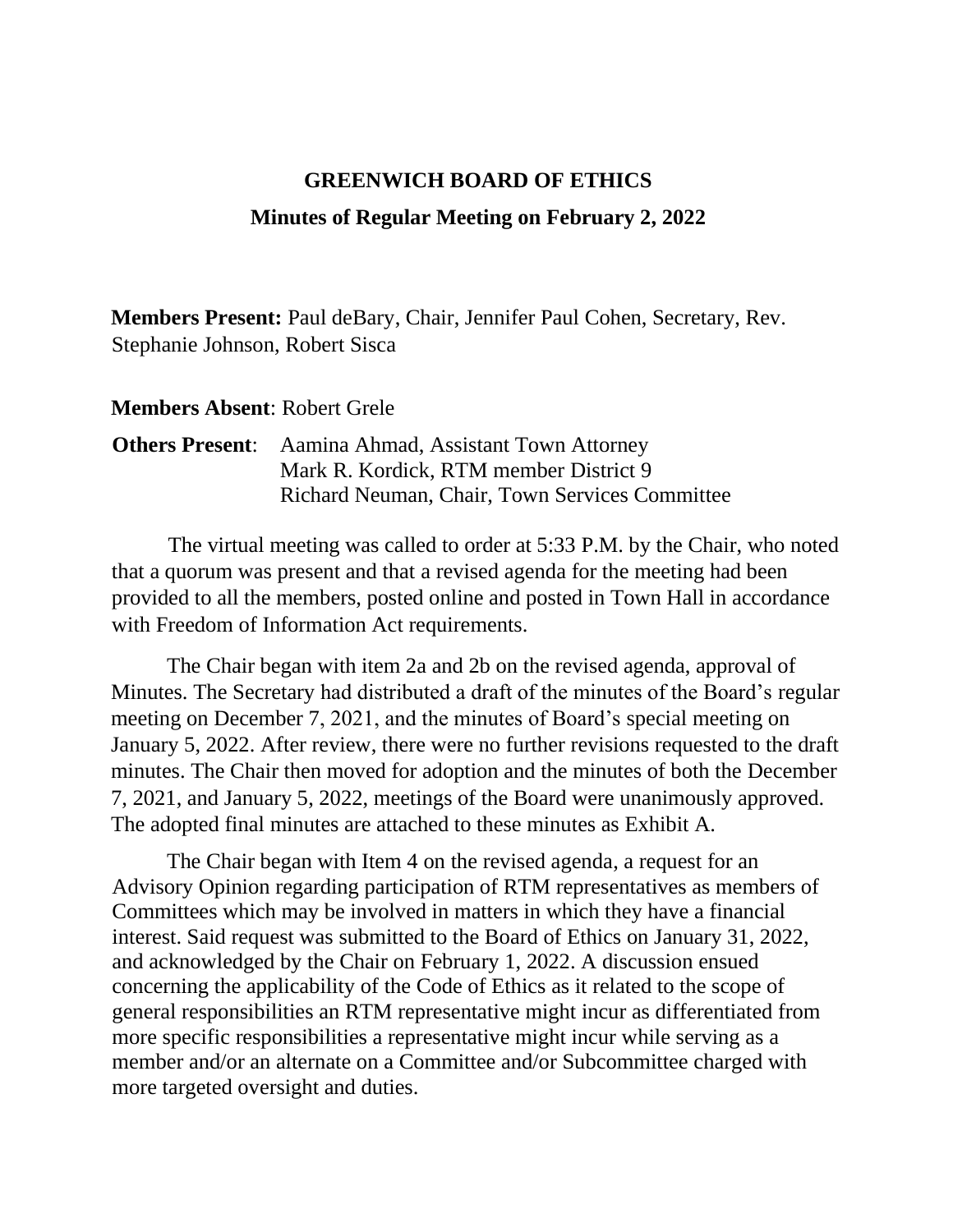The Chair indicated that the Board would establish a working group to prepare a draft Advisory Opinion.

At 5:56 PM: Messrs. Kordick and Neuman left the meeting.

The Chair then moved to item 3a on the revised agenda, a review of the Temporary FOIA Rules for Electronic and Hybrid Meetings. The Chair reviewed the Board's practices for providing access to virtual meetings for members of the public, and for providing a summary of the meeting's proceedings in the Board's minutes which are posted online.

[At 6:07 PM, Robert Sisca excused himself and returned at 6:08 PM.]

The Chair then moved to item 3b on the revised agenda, the Safe Harbor Policy Initiative. The Chair indicated that the Chair of the Historic District Commission reported that the Safe Harbor Policy had been circulated among Commission members and that the Policy would be adopted in approximately one week.

The Chair then moved to item 5a on the revised agenda, the  $1<sup>st</sup>$  Selectman's request for recommendations concerning referrals by Town entities and officers. The Chair requested that members begin reaching out to Town Departments who might have encountered this issue to learn how requests are handled and what best practices might look like. The Chair also suggested that members research state and federal government practices relating to requests for referrals.

The next item on the revised agenda was item 7, a review and preliminary investigation of reports concerning possible violations of the Code of Ethics. Under State law and the Board's Statement of Procedures, such considerations are required to be done confidentially until the Board makes a determination that there is probable cause to believe that a violation of the Code has occurred. Accordingly, at 6:19 PM a motion to adjourn into executive session was made by the Chair and unanimously approved. At 8:13 PM the Board returned from executive session and reconvened in regular session.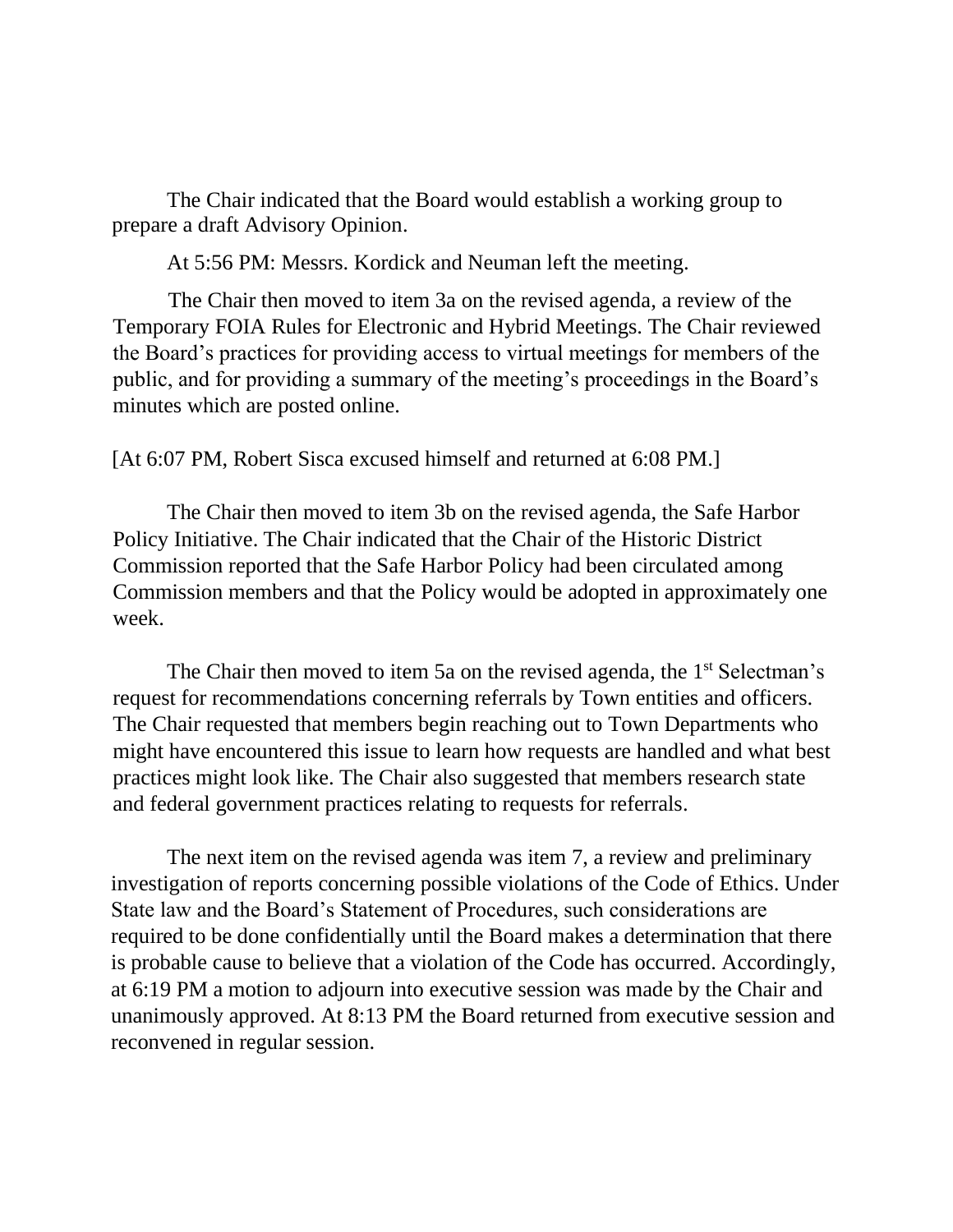The Board then established a working group consisting of Robert Sisca and Jennifer Cohen to prepare a draft Advisory Opinion, and the Chair reviewed the process of preparing and circulating a draft Advisory Opinion.

Following this discussion, there was no further business before the Board and the meeting was adjourned by unanimous consent at 8:22 P.M.

Respectfully submitted,

Jennifer Cohen

Jennifer Paul Cohen Board of Ethics, Secretary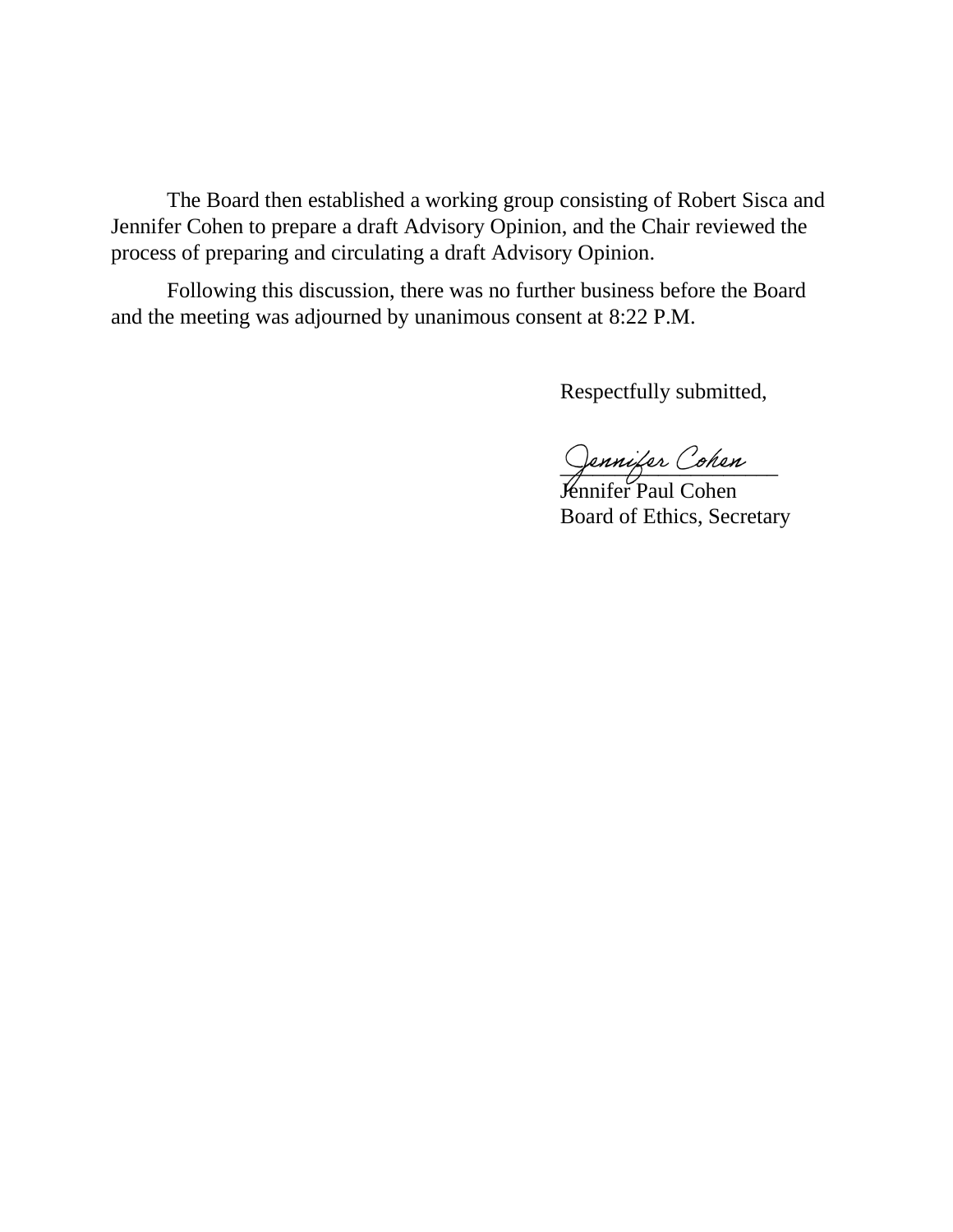**Exhibit A**

**to 2/2/22 Minutes**

## **MINUTES OF MEETINGS HELD ON**

**December 7th, 2021**

**and**

**January 5th, 2022**

**were approved in final form at the February 2nd meeting and are not included to avoid needless duplication and repetition.**